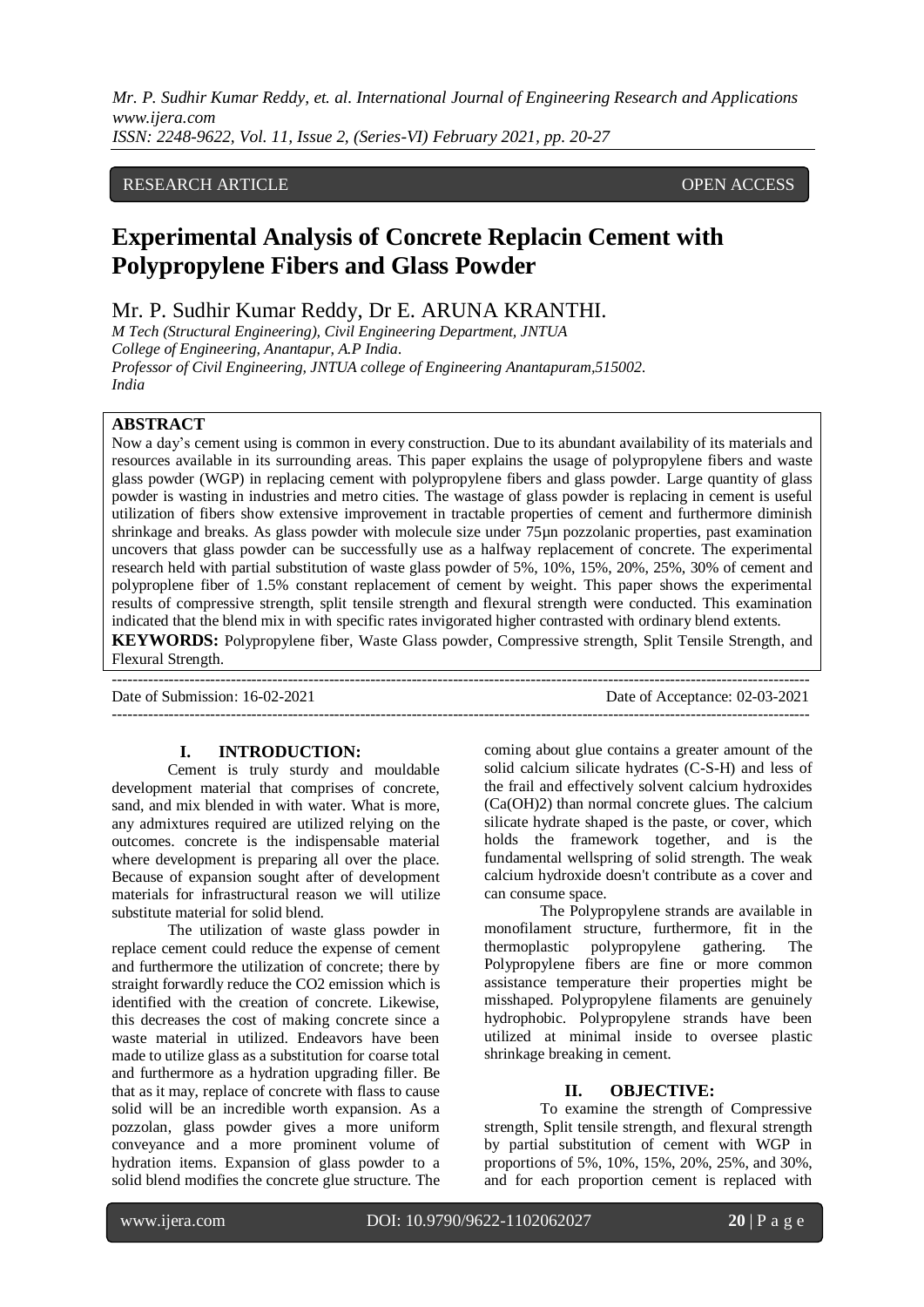1.5% constant polyproplene fiber in normal concrete.

Compressive strength on concrete cubes. Split tensile strength on concrete cylinder. Flexural strength on concrete beams.

# **III. MATERIALS USED:**

The Physical properties as well Chemical properties of relevant materials utilized for setting up the concrete mix.

# **1**.**Cement: -**

Ordinary Portland Cement with 53 grade (Ultra Tech Company).

Cement Physical characteristics as per IS 12269: 2013.

Specific gravity of Cement  $= 3.15$ .

Normal consistency  $= 29\%$ .

Fineness of cement  $= 5.3\%$  from 90 micron IS sieve as per IS: 4.31 (part1).

Initial setting time  $=$  30mins

Final setting time = 10 hours from VICA needle test

#### **2**.**COARSE AGGREGATIVE: -**

CA (Coarse aggregate) maximum size = 20mm which validates from IS 383-1970 CA specific gravity  $-2.702$  which validates to IS 2386 (part 4)-1963. Water absorption -0.25%

#### **3.FINE AGGREGATE (SAND): -**

Natural Sand which is passing through 4.75mm IS Sieve size as per IS-383-1970 it belongs to Zone – II.

Locally available sand. Specific gravity of fine aggregate=2.63 Fineness modulus =2.46% Water absorption of sand=0.5%

#### **4.WASTE GLASS POWDER: -**

As locally gathered waste glass bottles were milled to powder form.

Glass is made up of several elements such as sodium oxide, calcium oxide, potassium oxide. As it is use as aggregate in building and road construction.

Glass powder size maintained as per cement standards 0.075mm. Glass bottles as shown in fig.1 and smoothly grined powder form shown in fig.2.



fig.1 fig.2

**5. POLYPROPLENE FIBERS: -**

Polypropylene fibers are synthetic fiber. It is used in many different industries. Polypropylene fibers are used at little to manage plastic shrinkage cracking in concrete. Polypropylene fibers were collected form Indi mart. This was replaced by weight of cement.

Mechanical properties of polypropylene fibers.

| Tensile strength (gf/den)   | 3.5 to 5.5    |
|-----------------------------|---------------|
| Elongation $(\% )$          | 40 to 100     |
| <b>Abrasion resistance</b>  | good          |
| Moisture absorption $(\% )$ | $0$ to $0.05$ |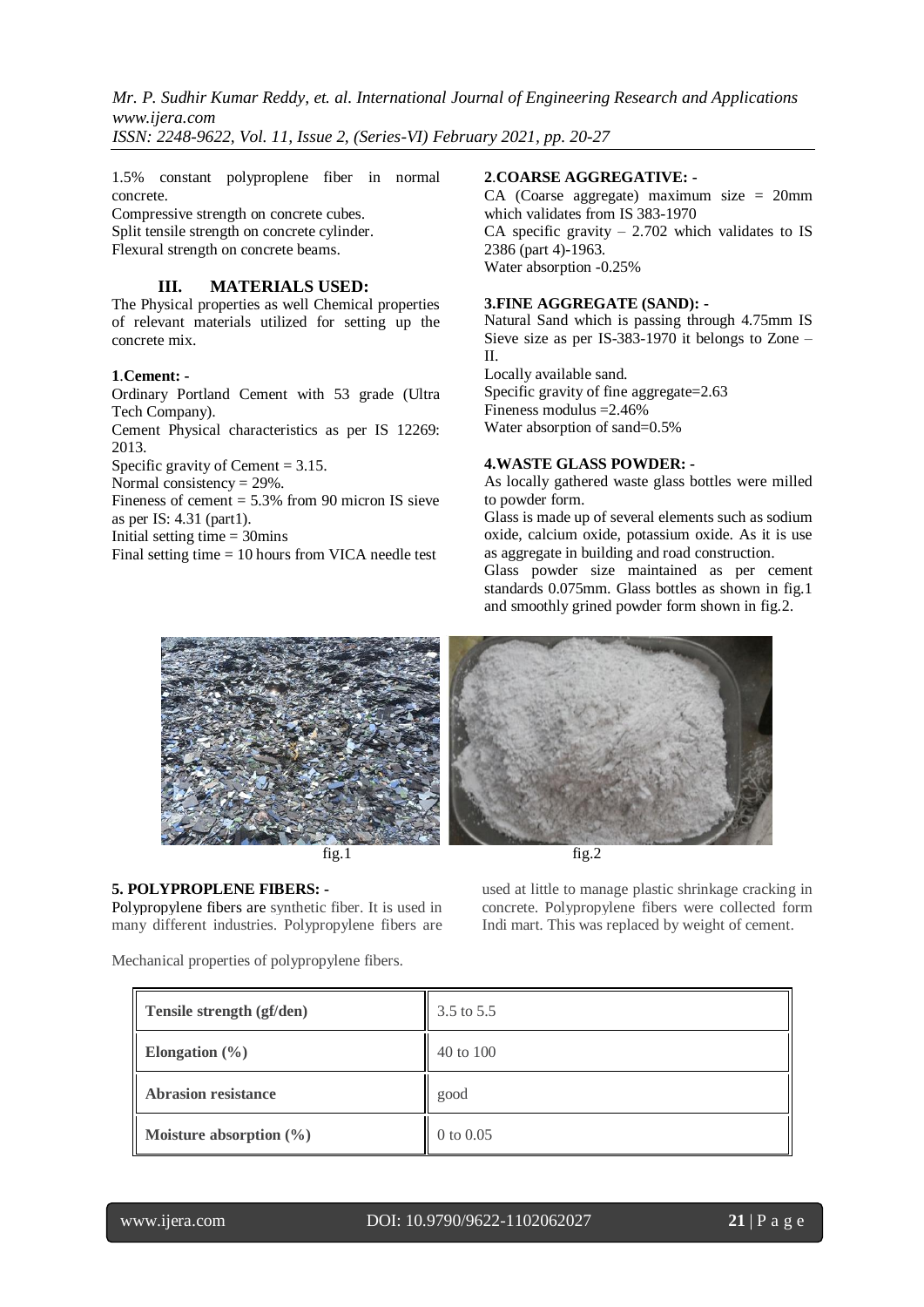|  | <b>IDDIY.</b> 2270-7022, YOU II, ISSUE 2, (DETIES-YI) I COTUUTY 2021, PP. 20-27 |  |  |
|--|---------------------------------------------------------------------------------|--|--|
|  |                                                                                 |  |  |
|  |                                                                                 |  |  |
|  |                                                                                 |  |  |

| Softening point $({}^{\circ}C)$   | !40 |
|-----------------------------------|-----|
| $\blacksquare$ Melting point (°C) | 165 |

The length of polypropylene fiber is 8mm and its diameter is 10-200µm.Polypropylene fibers are fit in thermoplastic polypropylene group and hand in monofilament form. Polypropylene fibers shown in fig.3.

| properties          | Polypropylene fiber                                          |
|---------------------|--------------------------------------------------------------|
| Alkali              | Polypropylene by nature is damaged by concentrated<br>alkali |
| Specific gravity    | 0.90-0.91 $g/cm3$                                            |
| Elastic modulus     | 3.5-4.9Gpa                                                   |
| Ultimate elongation | $6 - 15$                                                     |



|  | fig.3 |
|--|-------|
|  |       |

# **Table no.1: Characteristics of cement (OPC), and waste glass powder (WGP)**

| Properties       | WGP   | CEMENT(OPC)              |  |
|------------------|-------|--------------------------|--|
| Specific Gravity | 2.55  | 3.15                     |  |
| $Si$ $o_2$       | 70.22 | 20.6                     |  |
| $Al_2 O_3$       | 3.52  | 4.0                      |  |
| $fe_2 O_3$       | 1.77  | 3.1                      |  |
| Ca O             | 10.59 | 62.8                     |  |
| $S$ $o_3$        | 0.03  | 3.1                      |  |
| MgO              | 1.56  | 4.43                     |  |
| $K_2$ O          | 0.89  |                          |  |
| $Na2$ O          | 10.46 | $\overline{\phantom{a}}$ |  |
| Loss on Ignition | 0.60  | 1.8                      |  |
|                  |       |                          |  |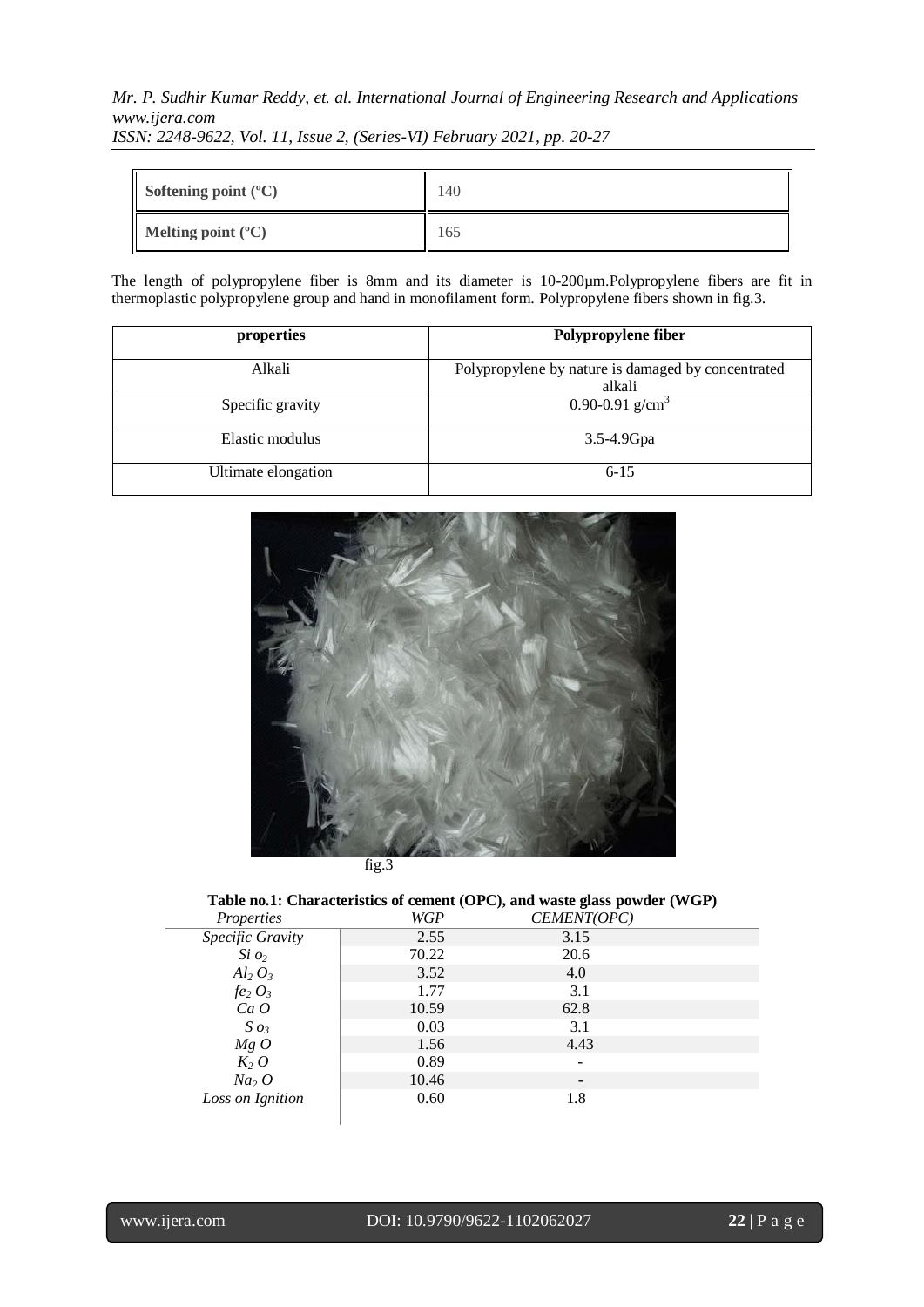#### **METHODOLOGY:**

A Study conducted on concrete with a partial replacement of cement with waste glass powder and constant replacement of polypropylene fibers. Cement is substituted with WGP in the amounts of 0%, 5%, 10%, 15%, 20%, 25%, 30%. And same cement partial replacement with 1.5% polypropylene fiber.

- Grade of concrete: M30
- Grade of cement:-OPC 53 grade.
- Proportion of replacement of cement with polypropylene: - 1.5%
- Proportion of replacement of cement with Glass powder: - 5%,10%,15%,20%,25%,30%.

1. Cube size -  $15 \times 15 \times 15$  cm – Three specimens for each proportion to compressive strength.

2. Cylinder size  $-15$  cm (dia) $\times$ 30 cm (height)-Three specimens for each proportion to split tensile test. 3.Beam size -  $10\times10\times50$  cm – Three specimen for each proportion to flexure test.

#### **Mix Proportions:-**

Mix proportions was calculated as per IS: 10262 : 2009 and IS: 456 :2000 to get M30 mix. Cement =  $419.347 \text{ kg/m}^3$ Water  $= 191$  liters Fine aggregate =  $648.6 \text{ kg/m}^3$ Coarse aggregate =  $1175.754 \text{ kg/m}^3$ Water cement ratio  $W/C = 0.45$ 

Detailed proportions mentioned of cubes are shown in **Table no\_2.**

| Sl.no          | Name of mix    | Cement $(\% )$ | Polypropylene (%) | WGP(%) | <b>Cubes</b> |
|----------------|----------------|----------------|-------------------|--------|--------------|
|                | S <sub>1</sub> | 100            |                   |        |              |
| $\mathfrak{D}$ | S <sub>2</sub> | 98.5           | 1.5               |        | 3            |
| 3              | S <sub>3</sub> | 93.5           | 1.5               |        |              |
|                | S <sub>4</sub> | 88.5           | 1.5               | 10     | 3            |
|                | S <sub>5</sub> | 83.5           | 1.5               | 15     | 3            |
| 6              | S6             | 78.5           | 1.5               | 20     |              |
|                | S7             | 73.5           | 1.5               | 25     | 3            |
| 8              | S <sub>8</sub> | 68.5           | 1.5               | 30     | 3            |

# **Table no\_2 Mix proportions of cubes.**

Detailed proportions mentioned of cylinder are shown in **Table no\_3. Table no\_3 Mix proportions of cylinders.**

| Sl.no | Name of mix    | Cement $(\% )$ | Polypropylene (%) | WGP(%) | <b>Cylinder</b> |
|-------|----------------|----------------|-------------------|--------|-----------------|
|       | S <sub>1</sub> | 100            |                   |        |                 |
| ↑     | S <sub>2</sub> | 98.5           | 1.5               |        |                 |
| 3     | S <sub>3</sub> | 93.5           | 1.5               |        |                 |
| 4     | S <sub>4</sub> | 88.5           | 1.5               | 10     |                 |
| 5     | S <sub>5</sub> | 83.5           | 1.5               | 15     |                 |
| 6     | S6             | 78.5           | 1.5               | 20     |                 |
| ⇁     | S7             | 73.5           | 1.5               | 25     |                 |
| 8     | S <sub>8</sub> | 68.5           | 1.5               | 30     |                 |

Detailed mix proportions mentioned of beams are shown in **Table no\_4.**

| Table no 4 MIX proportions of Deams. |                |                |                       |        |              |
|--------------------------------------|----------------|----------------|-----------------------|--------|--------------|
| Sl.no                                | Name of mix    | Cement $(\% )$ | Polypropylene $(\% )$ | WGP(%) | <b>Beams</b> |
|                                      | ЮJ             | 100            |                       |        |              |
|                                      | S2             | 98.5           |                       |        |              |
|                                      | S <sub>3</sub> | 93.5           |                       |        |              |
|                                      | S4             | 88.5           |                       | I U    |              |
|                                      |                | 83.5           |                       |        |              |

**Table no\_4 Mix proportions of Beams.**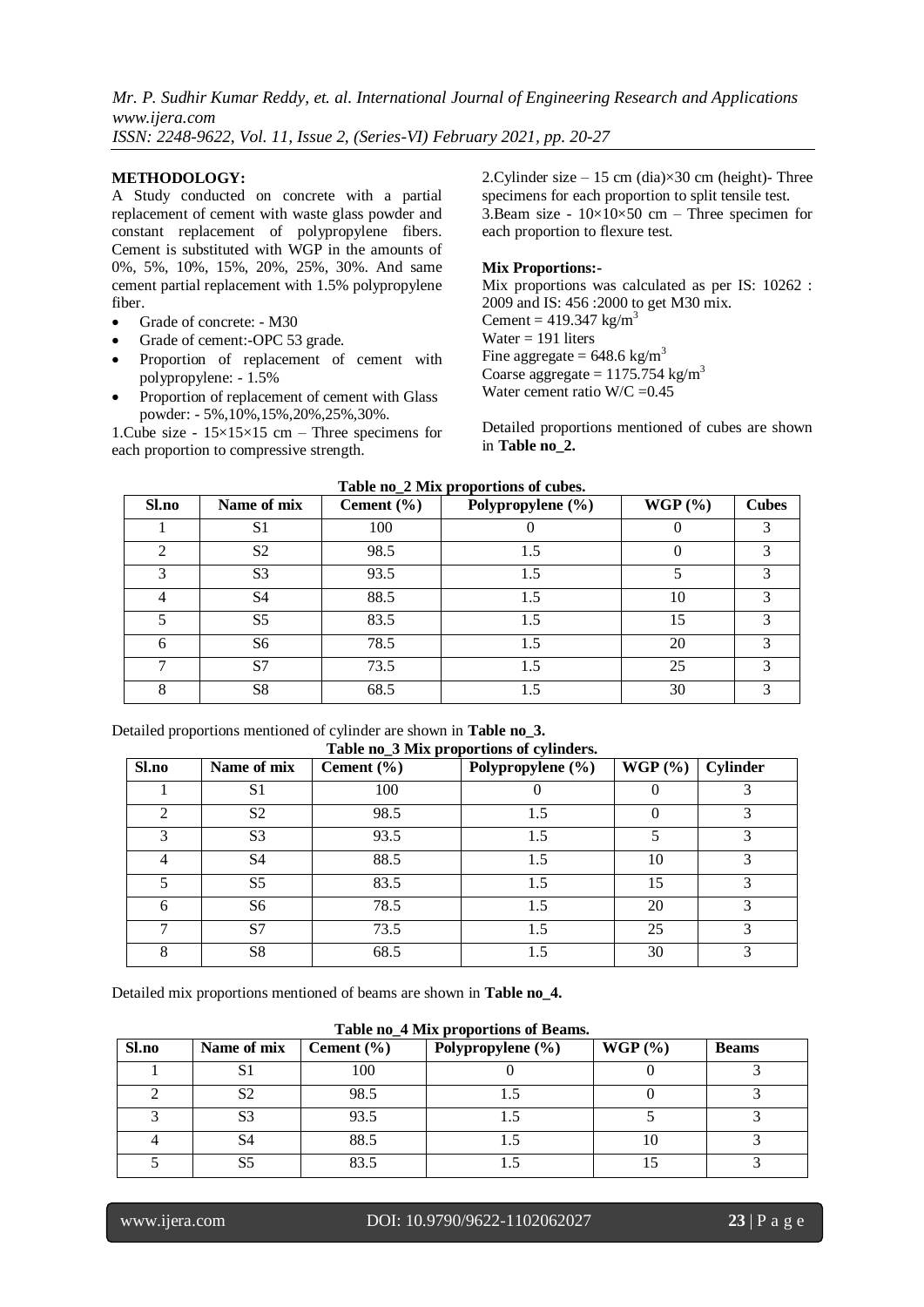*Mr. P. Sudhir Kumar Reddy, et. al. International Journal of Engineering Research and Applications www.ijera.com*

| OG.         | 70E<br>$\mathbf{0.}$ | 1.J | $\sim$ $\sim$<br>∠∪  |  |
|-------------|----------------------|-----|----------------------|--|
| $\sim$<br>ັ | $\pi$<br>ن.ر ۱       | 1.J | $\sim$ $\sim$<br>ر_ر |  |
| cο<br>50    | 68.J                 | 1.J | $\sim$ $\sim$<br>υU  |  |

*ISSN: 2248-9622, Vol. 11, Issue 2, (Series-VI) February 2021, pp. 20-27*

# **IV. TEST RESULTS ON CONVENTIONAL CONCRETE.**

**4.1 Compressive test results on cubes:** The cube size of 15cm×15cm×15cm dimension is used to find the compressive strength. The compressive strength is conducted on specimen as per IS 516: 1959(2004). After 28 days curing with the help of 2000KN capacity was applied Compressive Testing Machine. Test was conducted till the sample cube fails and then final loads are noted down. Results are represented in **Table no\_5** and graph are shown in **fig.4.**

| Name of the mix<br>% of cement replaced with PPF and WGP<br><b>Compressive Strength of</b><br>Sl.no |                |                             |                         |  |  |  |
|-----------------------------------------------------------------------------------------------------|----------------|-----------------------------|-------------------------|--|--|--|
|                                                                                                     |                | $Cement\% + PPPF\% + WGP\%$ | Cubes( $N/mm2$ ) 28days |  |  |  |
|                                                                                                     | S <sub>1</sub> | $100\% + 0\% + 0\%$         | 40.53                   |  |  |  |
| $\mathfrak{D}$                                                                                      | S <sub>2</sub> | $98.5\% + 1.5\% + 0\%$      | 41.03                   |  |  |  |
| 3                                                                                                   | S <sub>3</sub> | $93.5\% + 1.5\% + 5\%$      | 41.48                   |  |  |  |
| $\overline{4}$                                                                                      | <b>S4</b>      | $88.5\% + 1.5\% + 10\%$     | 42.96                   |  |  |  |
| 5                                                                                                   | S <sub>5</sub> | $83.5\% + 1.5\% + 15\%$     | 40.77                   |  |  |  |
| 6                                                                                                   | S <sub>6</sub> | $78.5\% + 1.5\% + 20\%$     | 38.68                   |  |  |  |
| 7                                                                                                   | S7             | $73.5\% + 1.5\% + 25\%$     | 36.93                   |  |  |  |
| 8                                                                                                   | S <sup>8</sup> | $68.5\% + 1.5\% + 30\%$     | 35.31                   |  |  |  |



### **FIGURE \_4 COMPRESSIVE STRESS RESULTS**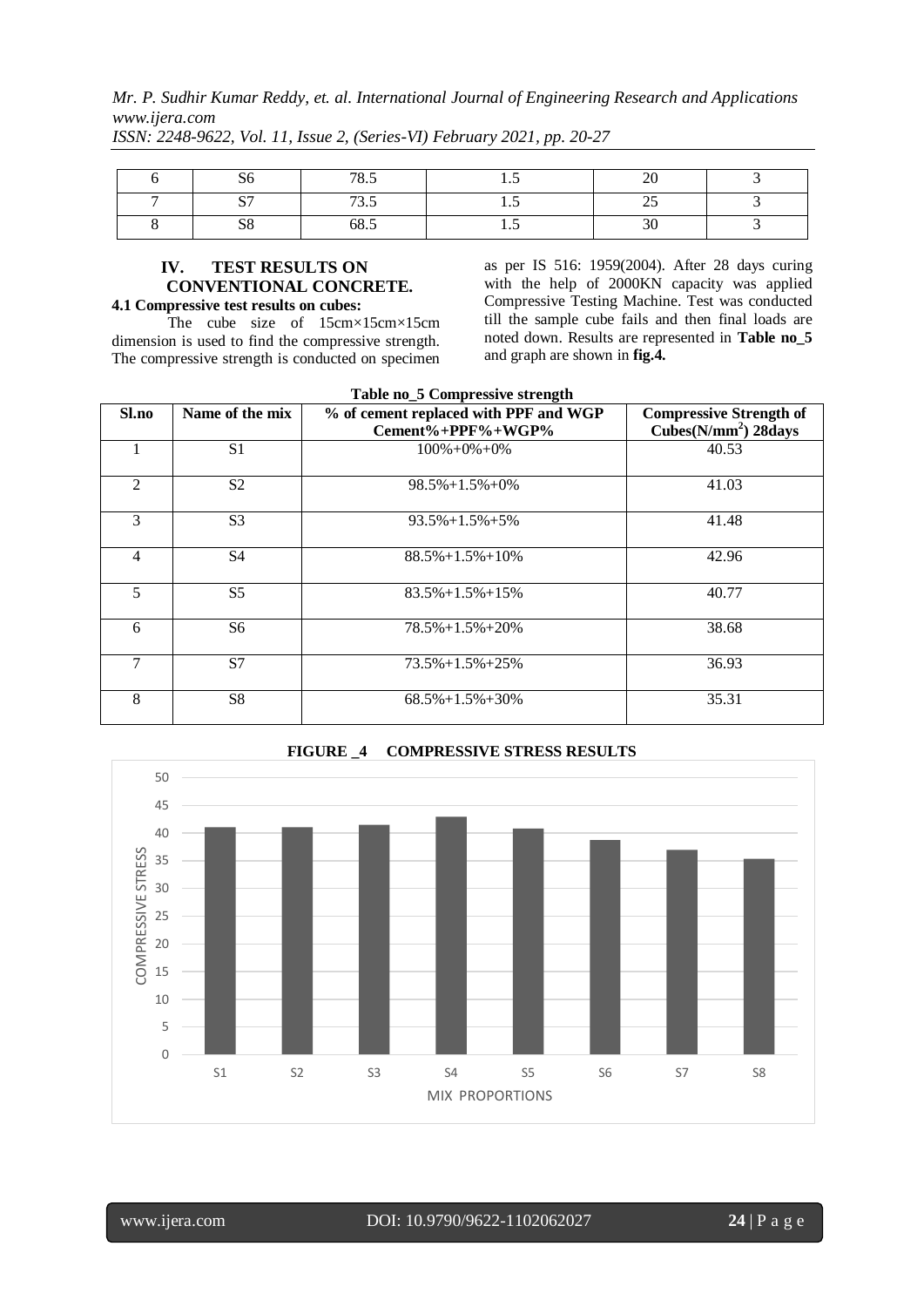#### **4.2 Split Tensile Test on Cylinder: -**

The cylinder size of length 30 cm and diameter 15 cm is used to find the split tensile strength. Specimens are conducted as per IS- 5816: 1999 (2004). Test was conducted till the sample cylinder fails. Results are represented in **Table no\_6** and graph are shown in **fig.5.**

| Table no_6 Split Tensile Strength. |                |                                       |                                       |  |  |
|------------------------------------|----------------|---------------------------------------|---------------------------------------|--|--|
| Sl.no                              | Name of        | % of cement replaced with PPF and WGP | <b>Tensile Strength of the</b>        |  |  |
|                                    | the mix        | Cement%+PPF%+WGP%                     | Cylinders (N/mm <sup>2</sup> ) 28days |  |  |
|                                    | S1             | $100\% + 0\% + 0\%$                   | 3.20                                  |  |  |
| $\mathcal{D}_{\mathcal{L}}$        | S <sub>2</sub> | $98.5\% + 1.5\% + 0\%$                | 3.57                                  |  |  |
| 3                                  | S <sub>3</sub> | $93.5\% + 1.5\% + 5\%$                | 3.71                                  |  |  |
| 4                                  | S4             | $88.5\% + 1.5\% + 10\%$               | 4.02                                  |  |  |
| 5                                  | S <sub>5</sub> | $83.5\% + 1.5\% + 15\%$               | 3.68                                  |  |  |
| 6                                  | S6             | $78.5\% + 1.5\% + 20\%$               | 3.49                                  |  |  |
|                                    | S7             | $73.5\% + 1.5\% + 25\%$               | 3.21                                  |  |  |
| 8                                  | S8             | $68.5\% + 1.5\% + 30\%$               | 3.05                                  |  |  |



#### **4.3 Flexure Bending Test on Beams: -**

The Beam size of length 50 cm width 10 cm and depth 10 cm were prepared. To find the flexure tensile strength as per accordance IS – 5816: 1999

(2004). Test was conducted until the Beam fails. Results are shown in **Table no\_7** and graph were shown in **fig.6.**

| Sl.no          | Name of<br>the mix | % of cement replaced with PPF and WGP<br>Cement%+PPF%+WGP% | <b>Flexural Strength of the</b><br>Beams (N/mm <sup>2</sup> ) 28days |
|----------------|--------------------|------------------------------------------------------------|----------------------------------------------------------------------|
|                | S1                 | $100\% + 0\% + 0\%$                                        | 3.54                                                                 |
| $\mathfrak{D}$ | S <sub>2</sub>     | $98.5\% + 1.5\% + 0\%$                                     | 3.79                                                                 |
|                | S <sub>3</sub>     | $93.5\% + 1.5\% + 5\%$                                     | 4.02                                                                 |
|                | S4                 | $88.5\% + 1.5\% + 10\%$                                    | 4.37                                                                 |
|                | S <sub>5</sub>     | $83.5\% + 1.5\% + 15\%$                                    | 4.12                                                                 |
| 6              | S6                 | $78.5\% + 1.5\% + 20\%$                                    | 3.83                                                                 |
| ⇁              | S7                 | $73.5\% + 1.5\% + 25\%$                                    | 3.59                                                                 |
| 8              | S8                 | $68.5\% + 1.5\% + 30\%$                                    | 3.26                                                                 |

# **Table no\_7 Flexure Tensile Strength**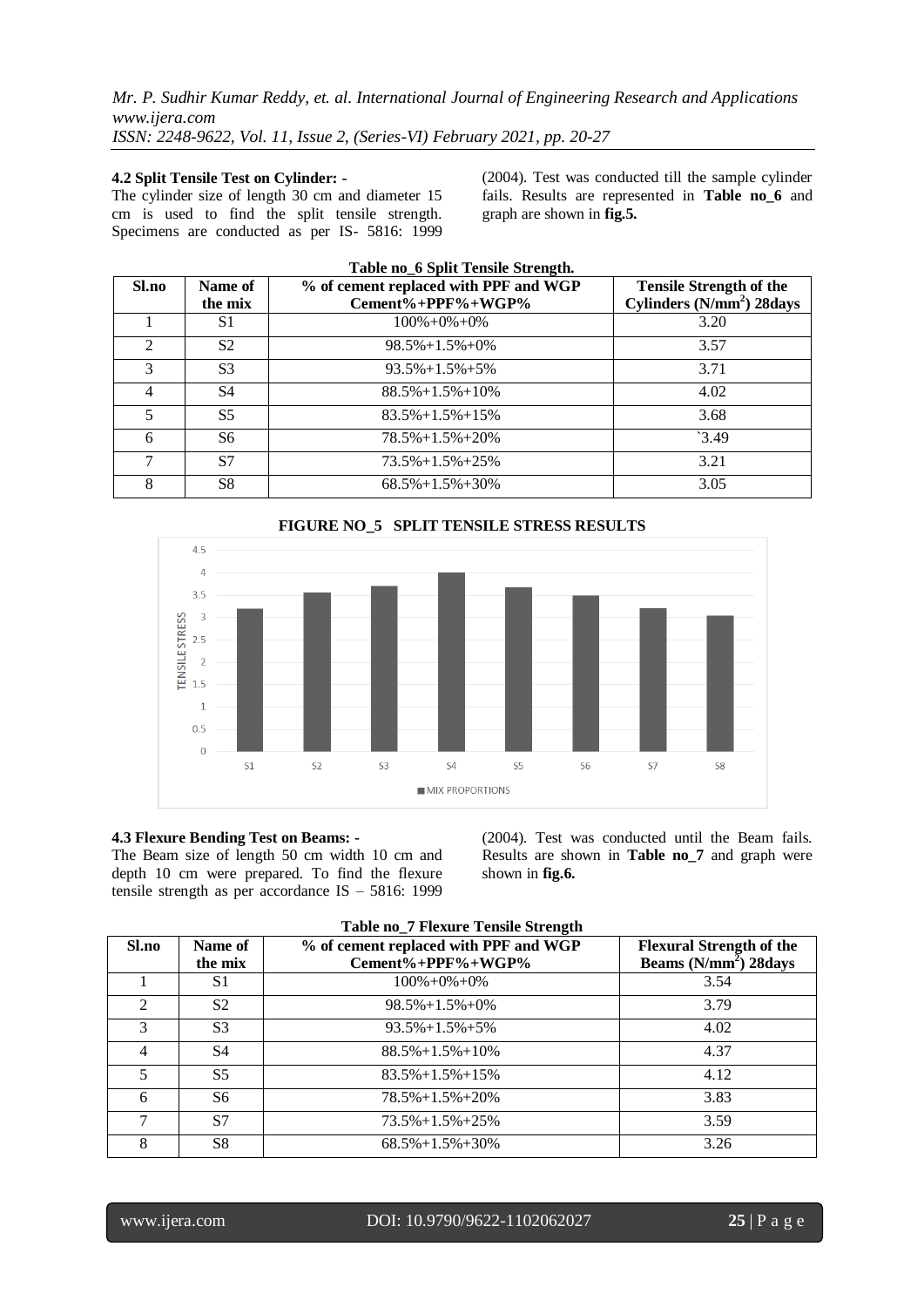*Mr. P. Sudhir Kumar Reddy, et. al. International Journal of Engineering Research and Applications www.ijera.com*



*ISSN: 2248-9622, Vol. 11, Issue 2, (Series-VI) February 2021, pp. 20-27*

## **V. CONCLUSIONS.**

By using waste glass powder and polypropylene fiber with partial replacement of cement it is possible to achieve desire strength. It shows good results by replacing glass powder and polypropylene fiber. Compressive strength, split tensile strength and flexural strength results following conclusion are given.

- By using glass powder is eco-friendly and economic. Shows strength, durability and better results.
- When partial replacement of ordinary Portland cement (OPC) with polypropylene fibers with 1.5% and waste glass powder (WGP) up to 10% the conventional concrete strength has been raised. For M30 grade mix ratio at 28days of curing.
- Compressive strength raised with increase of glass powder percentage up to 10% and polypropylene fiber 1.5%. By comparison of normal mix and waste materials added the strength were raised more than the target mean strength. For 28days curing of M30 mix ratio.
- Flexural and split tensile strength were raised with increase of waste glass powder up to 10% and polypropylene fibers 1.5%. By comparison of normal mix and waste material were added with cement the strength was raised more than the target mean strength. For 28days curing of M30 mix ratio.
- By partial replacement of cement with 1.5% polypropylene fiber and 10% of glass powder it is observed that compressive strength, split tensile strength and flexural strength for M30 mix grade concrete were greater than the target mean strength of normal M30 mix proportion.

## **REFERENCES :-**

- [1]. Ankur Meena and Randheer Sing Karnik, "Comparative Study of Waste Glass powder as Pozzolanic Material in Concrete" B Tech thesis, National Institute of Technology, Rourkela, 2012.
- [2]. Kumar and Dhaka, "A Research Paper on Partial Replacement of Cement in M30 Concrete from Glass Powder" 2016. ssrg international journal of civil engineering.
- [3]. M.Iqbal Malik, Muzafar Bashir, "Experimental Investigation of Waste glass powder as the Partial Replacement of Cement in Concrete" IOSR journal of Engineering (IOSRJEN). 2013.
- [4]. G.M.Sadiqualislam H.Rahman, "Waste Glass Powder as partial replacement of Cement for Sustainable Concrete Practice" 2017.
- [5]. G. Vijay Kumar, H. vishaliny and D. Govindarajulu," Studies on Glass Powder as Partial Replacement of Cement in Concrete Production" International Journal of emerging Technology and Advanced Engineering 2013.
- [6]. C. Meyer, N. Egosi and C. Andela. "Concrete with Waste Glass as Aggregate in Recycling and Re-use of Glass Cullet". Dhir Dyer and Limbachiya, editors Proceedings of the International Symposium Concrete Technology Unit of ASCE and University of Dundee March 19-02-2001.
- [7]. Saman Khan, Roohul Abad Khan, Amadur Rahman Khan, Misbahul Islam, SamanNayal," Mechanical Properties of Polypropylene Fiber reinforced Concrete for